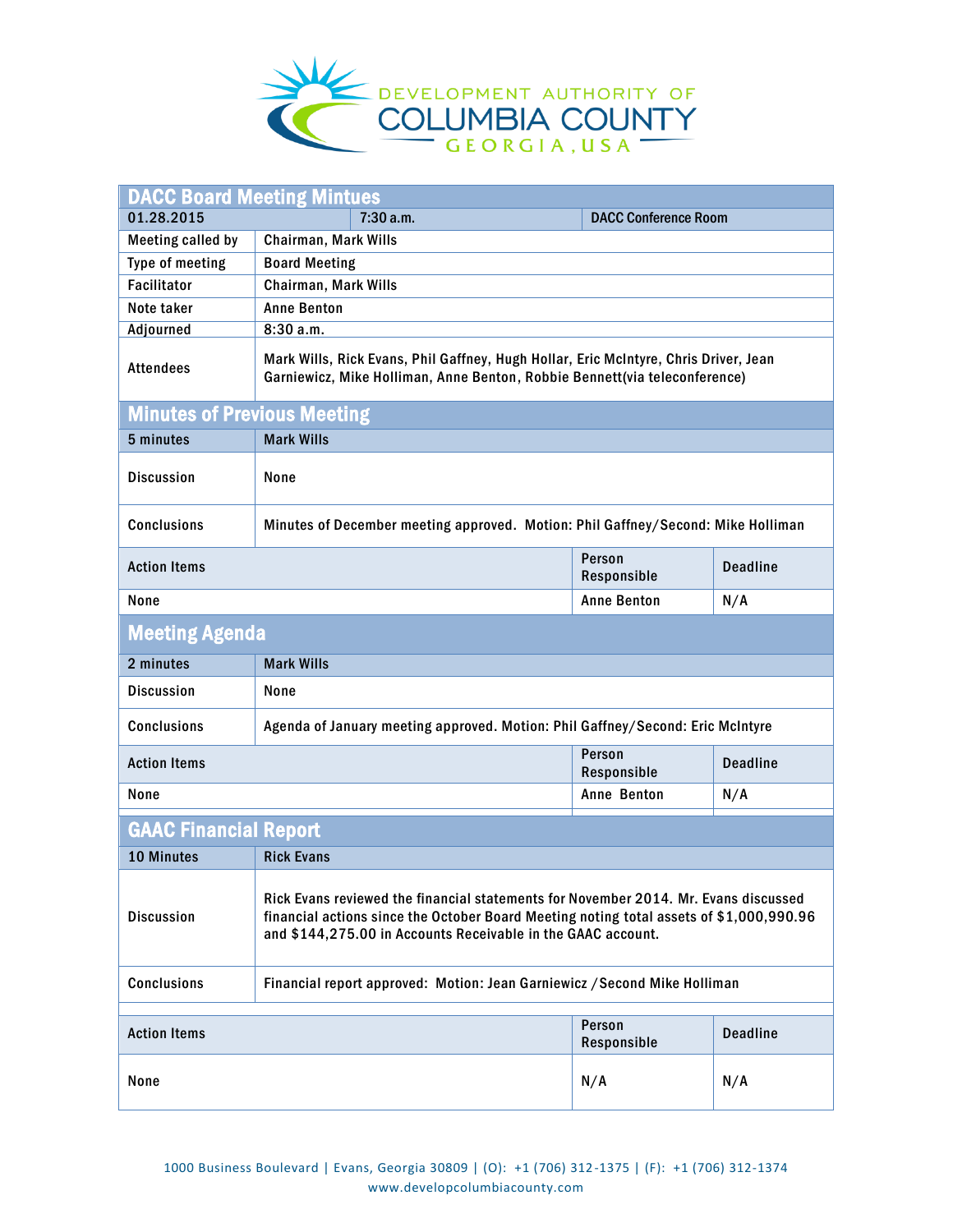| <b>Chairman's Report</b>                                                          |                                                                                                                                                                                                                                                                                                                                                                                                                                                                                                                                                                                                                                                                                                                                                                                              |                          |                 |  |
|-----------------------------------------------------------------------------------|----------------------------------------------------------------------------------------------------------------------------------------------------------------------------------------------------------------------------------------------------------------------------------------------------------------------------------------------------------------------------------------------------------------------------------------------------------------------------------------------------------------------------------------------------------------------------------------------------------------------------------------------------------------------------------------------------------------------------------------------------------------------------------------------|--------------------------|-----------------|--|
| 15 Minutes                                                                        | <b>Mark Wills</b>                                                                                                                                                                                                                                                                                                                                                                                                                                                                                                                                                                                                                                                                                                                                                                            |                          |                 |  |
| <b>Discussion</b>                                                                 | *We wrote a \$5,000 check for rental payment for Master's Tournament house.<br>*Committees were discussed and the need for more members to join the Retail team; we<br>will have a new Board member join us and fill in soon. Additional members outside the<br>Board will be considered to join committees. Mark wants to give people who have not<br>been Chairpersons the chance to Chair. We will have Co-Chairs in order to trade-off to<br>ensure meeting attendance.                                                                                                                                                                                                                                                                                                                  |                          |                 |  |
| <b>Conclusions</b>                                                                |                                                                                                                                                                                                                                                                                                                                                                                                                                                                                                                                                                                                                                                                                                                                                                                              |                          |                 |  |
| <b>Action Items</b>                                                               |                                                                                                                                                                                                                                                                                                                                                                                                                                                                                                                                                                                                                                                                                                                                                                                              | Person(s)<br>Responsible | <b>Deadline</b> |  |
| <b>Send out Committee list</b>                                                    |                                                                                                                                                                                                                                                                                                                                                                                                                                                                                                                                                                                                                                                                                                                                                                                              | <b>Robbie Bennett</b>    | Jan. 30th, 2015 |  |
| Think about which committees they would like to be on and<br>discuss with Robbie. |                                                                                                                                                                                                                                                                                                                                                                                                                                                                                                                                                                                                                                                                                                                                                                                              | <b>Board Members</b>     | Feb. 25th, 2015 |  |
| <b>DACC Committee Reports</b>                                                     |                                                                                                                                                                                                                                                                                                                                                                                                                                                                                                                                                                                                                                                                                                                                                                                              |                          |                 |  |
| 0 minutes                                                                         | <b>Mark Wills</b>                                                                                                                                                                                                                                                                                                                                                                                                                                                                                                                                                                                                                                                                                                                                                                            |                          |                 |  |
| <b>Discussion</b>                                                                 | None to show at this meeting.                                                                                                                                                                                                                                                                                                                                                                                                                                                                                                                                                                                                                                                                                                                                                                |                          |                 |  |
| <b>Conclusions</b>                                                                | N/A                                                                                                                                                                                                                                                                                                                                                                                                                                                                                                                                                                                                                                                                                                                                                                                          |                          |                 |  |
| <b>Action Items</b>                                                               |                                                                                                                                                                                                                                                                                                                                                                                                                                                                                                                                                                                                                                                                                                                                                                                              | Person<br>Responsible    | <b>Deadline</b> |  |
| None                                                                              |                                                                                                                                                                                                                                                                                                                                                                                                                                                                                                                                                                                                                                                                                                                                                                                              | N/A                      | N/A             |  |
|                                                                                   | <b>Economic Development Update</b>                                                                                                                                                                                                                                                                                                                                                                                                                                                                                                                                                                                                                                                                                                                                                           |                          |                 |  |
| <b>10 Minutes</b>                                                                 | <b>Robbie Bennett</b>                                                                                                                                                                                                                                                                                                                                                                                                                                                                                                                                                                                                                                                                                                                                                                        |                          |                 |  |
| <b>Discussion</b>                                                                 | *Workforce study underway and we sent the survey out to companies; we will be hosting<br>the consultant and existing businesses for an Employer Roundtable next week; this<br>project is progressing nicely.<br>*Clarks Hill Partnership met this month. Warren County requested us to consider<br>partnership to assist in funding for their MEGA site project.<br>*We held the EIP Grant Kick Off meeting for GIW- everyone is on board and ready to move<br>this project forward.<br>*Comprehensive Plan- the staff remains engaged in this process. Anne attended the<br>lunch, tour, and steering committee meeting this past Monday for the Kickoff of Vision<br>2035.<br>*We are in good shape for Master's week 2015; invitations have been sent out to our first<br>wave of guests. |                          |                 |  |
| <b>Conclusions</b>                                                                |                                                                                                                                                                                                                                                                                                                                                                                                                                                                                                                                                                                                                                                                                                                                                                                              |                          |                 |  |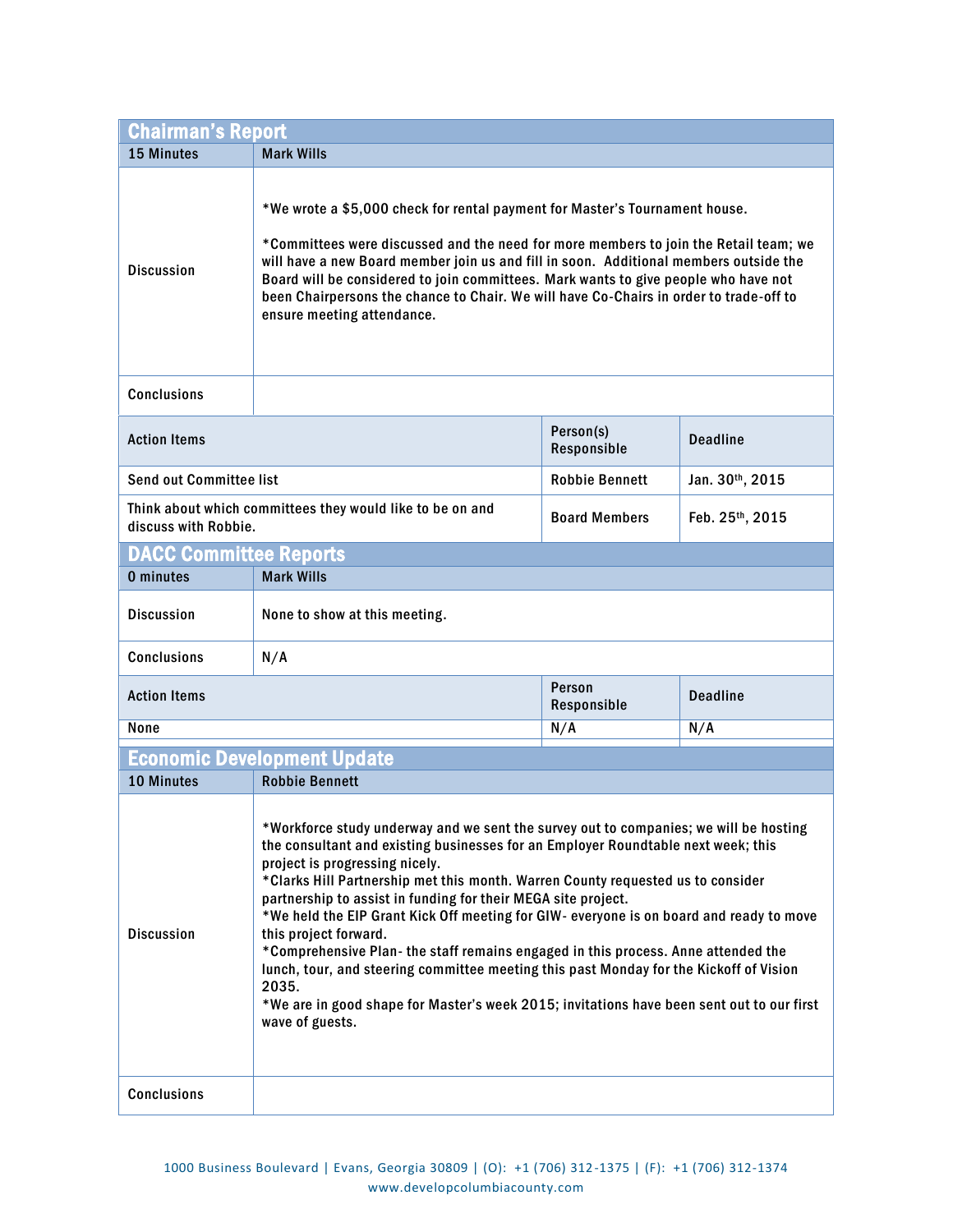| <b>Action Items</b>                                                                                                                                                                                                                                                                                          |                                                                                                                                                                                                                                                             | Person<br>Responsible |                       | <b>Deadline</b> |                 |
|--------------------------------------------------------------------------------------------------------------------------------------------------------------------------------------------------------------------------------------------------------------------------------------------------------------|-------------------------------------------------------------------------------------------------------------------------------------------------------------------------------------------------------------------------------------------------------------|-----------------------|-----------------------|-----------------|-----------------|
| None                                                                                                                                                                                                                                                                                                         |                                                                                                                                                                                                                                                             | N/A                   |                       | N/A             |                 |
| <b>Old Business</b>                                                                                                                                                                                                                                                                                          |                                                                                                                                                                                                                                                             |                       |                       |                 |                 |
| 3 Minutes                                                                                                                                                                                                                                                                                                    | Jean Garniewicz                                                                                                                                                                                                                                             |                       |                       |                 |                 |
| <b>Discussion</b>                                                                                                                                                                                                                                                                                            | The existing industry luncheon went well, and people that came enjoyed themselves.                                                                                                                                                                          |                       |                       |                 |                 |
| <b>Conclusions</b>                                                                                                                                                                                                                                                                                           | N/A                                                                                                                                                                                                                                                         |                       |                       |                 |                 |
| <b>Action Items</b>                                                                                                                                                                                                                                                                                          | Person<br>Responsible                                                                                                                                                                                                                                       |                       |                       | <b>Deadline</b> |                 |
| None                                                                                                                                                                                                                                                                                                         |                                                                                                                                                                                                                                                             |                       | N/A                   |                 | N/A             |
| <b>New Business</b>                                                                                                                                                                                                                                                                                          |                                                                                                                                                                                                                                                             |                       |                       |                 |                 |
| 27 minutes                                                                                                                                                                                                                                                                                                   | Mark Wills/Robbie Bennett/Chris Driver                                                                                                                                                                                                                      |                       |                       |                 |                 |
| *Code of Ethics and Conflict of Interest Statements: this is a continuation of the changes<br>made to by-laws last year in response to the Development Authority Study performed by the<br><b>Discussion</b><br>Audit Committee. Essentially, the Board will be acknowledging their role and responsibility. |                                                                                                                                                                                                                                                             |                       |                       |                 |                 |
| <b>Conclusions</b>                                                                                                                                                                                                                                                                                           | None                                                                                                                                                                                                                                                        |                       |                       |                 |                 |
| <b>Action Items</b>                                                                                                                                                                                                                                                                                          |                                                                                                                                                                                                                                                             |                       | Person<br>Responsible |                 | <b>Deadline</b> |
| None                                                                                                                                                                                                                                                                                                         |                                                                                                                                                                                                                                                             |                       | N/A                   |                 | N/A             |
| <b>Calendar of Events</b>                                                                                                                                                                                                                                                                                    |                                                                                                                                                                                                                                                             |                       |                       |                 |                 |
| 3 minutes                                                                                                                                                                                                                                                                                                    | Mark Wills/Robbie Bennett                                                                                                                                                                                                                                   |                       |                       |                 |                 |
| <b>Discussion</b>                                                                                                                                                                                                                                                                                            | At this time, future meetings will be held at the Development Authority offices. Robbie will be<br>contacting Committee Chairs regarding timing of their meetings this year. A full calendar of<br>the year will be prepared before the next Board Meeting. |                       |                       |                 |                 |
| <b>Conclusions</b>                                                                                                                                                                                                                                                                                           | None                                                                                                                                                                                                                                                        |                       |                       |                 |                 |
| <b>Action Items</b>                                                                                                                                                                                                                                                                                          |                                                                                                                                                                                                                                                             |                       | Person<br>Responsible |                 | <b>Deadline</b> |
| <b>Meeting Calendar Prepared for 2015</b>                                                                                                                                                                                                                                                                    |                                                                                                                                                                                                                                                             |                       | <b>Robbie Bennett</b> |                 | 02.25.15        |
| <b>Closed Session</b>                                                                                                                                                                                                                                                                                        |                                                                                                                                                                                                                                                             |                       |                       |                 |                 |
| 0 minutes                                                                                                                                                                                                                                                                                                    | <b>Mark Wills</b>                                                                                                                                                                                                                                           |                       |                       |                 |                 |
| <b>Discussion</b>                                                                                                                                                                                                                                                                                            | None                                                                                                                                                                                                                                                        |                       |                       |                 |                 |
| <b>Conclusions</b>                                                                                                                                                                                                                                                                                           | None                                                                                                                                                                                                                                                        |                       |                       |                 |                 |
| <b>Action Items</b>                                                                                                                                                                                                                                                                                          |                                                                                                                                                                                                                                                             |                       | Person<br>Responsible |                 | <b>Deadline</b> |